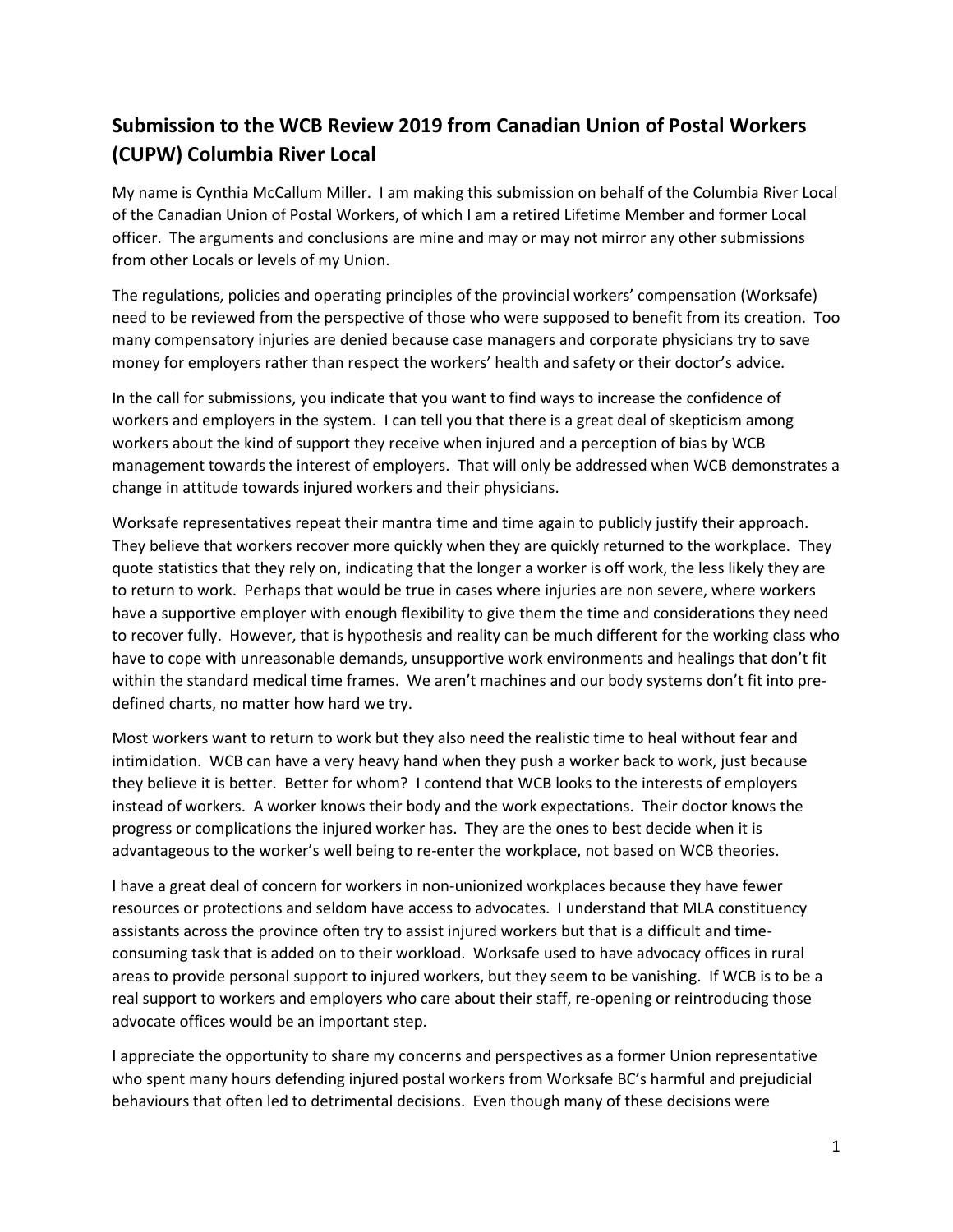overturned by appeal, the damage and unnecessary stress caused to vulnerable workers who were forced to challenge case manager's positions, exacerbated the pain and suffering they already endured due to their injuries.

My observations were gained both through personal experience as an injured worker at Canada Post, and from working with injured workers in my local union and their health care professionals, to ensure that the primary injury did not become worse, nor result in secondary injury complications.

Canada Post has a very high injury rate due to the nature of the work. In particular, Letter Carriers (external workers) get repetitive strain in arms, wrists, suffer injuries to backs and knees from carrying increasingly excessive weights, suffer slips and falls due to inclement weather or treacherous walking surfaces. Clerks (inside workers) are injured with repetitive strains from manual sortation, strain/sprain from consistently lifting heavy parcels and tubs of oversize mail in and out of equipment, lack of proper rotation of duties and chronic short staffing, which leads to systemic breakdown and soft tissue injuries. The workplace is not exempt from worker to worker harassment, causing increased stress and psychological injuries.

My comments and recommendations fall under the following themes:

- 1. Refusal by case managers to allow workers the time off work as required by their own doctors
- 2. "Modified Duties" collusion between employers and WCB
- 3. The lack of consideration for prevention of secondary injury due to overuse of other body parts means WCB prioritizes productivity over return to health
- 4. Employers who discourage or underreport injuries do not get penalized, so they are free to continue detrimental habits
- 5. Contractor Health Services that WCB uses for "work hardening" rather than recovery/strengthening
- 6. Stress related illnesses due to harassment, unchecked worker to worker conflict or abusive employers
- 7. Treatments should be allowed during working hours, not impacting personal/family time
- 8. Gradual Return to Work Protocols and PPD Employees
- 9. Mandatory workplace training for new employees in BC
- 10. Expand independent advocate services

#### **Ignoring Doctor's Orders and Modified Duties**:

**1. Recommendation: When an injured worker seeks medical assistance and requests their injury be documented as a workplace incident, they should have the right to comply with their physician's orders without interference by either the employer or a Worksafe case manager**.

When doctors book workers off work to heal, Canada Post immediately drafts up a list of "modified duties" which may or may not be appropriate to the patient. Each manager has a list of either real or hypothetical jobs that they produce as a standard "offer", without regard to the nature of the injury. It is just a standard list that often includes unavailable work. In fact, locally we have seen supervisors bring their list to the local hospital emergency department where an injured worker is waiting to be examined, expecting that the doctor on call will take the time to review it and sign off.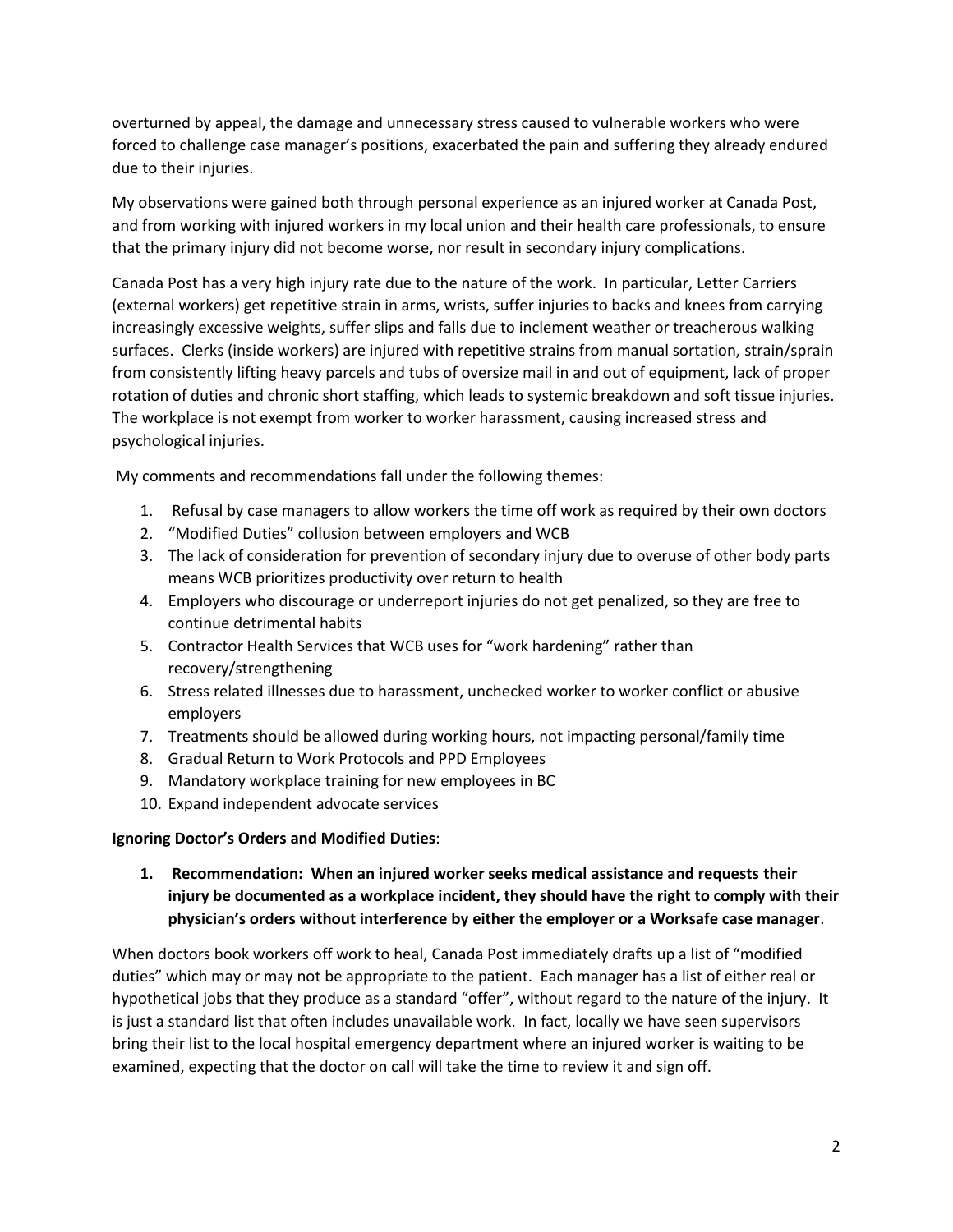Of course, Emergency physicians don't have time for that, but the employer takes the position that they have made a reasonable offer and if the worker does not return to work immediately, Worksafe is advised that the offer has been refused. Alternatively, if the worker obtains an appointment with their own physician and needs to be off work until that appointment, Canada Post demands that they return to work under the unapproved modified duties until they see their doctor. Regardless of whether or not those duties have been deemed reasonable or appropriate by medical personnel, if a worker delays returning to work, they are reported as refusing modified duties. Worksafe accepts the employer's assertions, both that the modified duties were appropriate, and that the worker refused them, so this creates the first conflict between the worker and the agency that is supposed to provide them support.

I believe that when an injured worker is examined by their doctor, and the doctor determines that it is necessary for them to stay off work and heal, that this decision should not be overridden by Worksafe. It is unreasonable for a case manager, working with the employer, to interfere.

**2. Recommendation: Modified Duties must be appropriate to the worker's injury and be approved by the worker's physician before an injured employee is required to engage in them. The union has a role in reviewing modified duty offers and their input must be equal to the employer before a Case Manager determines the reasonability of the offer.**

I accept that in many cases, temporary modified duties can be appropriate. Our urban collective agreement (Article 54) provides for consultations with the union, the worker and the employer to ensure the duties are appropriate for the particular injury, and do not importune other workers or violate the contract. Jurisprudence establishes a tri-partite process to protect the interests of all parties in matters of accommodation when medical restrictions are authoritatively identified. Worksafe personnel have in some cases hesitated to include union representatives, and in one case refused to allow me to represent a member in a phone interview. Worksafe representatives need to respect the role of unions in unionized workplaces because we have a duty and a right to participate in accommodation matters.

However, my greater concern is for workers who have not been cleared to return to work and are forced to return prematurely or forced to do duties that are detrimental to them. There is too much unilateral reliance on the employer's description of appropriate duties available to an injured worker, and too little respect for the physician's analysis of the health of the individual employee. The definition of appropriate modified duties is subjective, based on the particular injury and the workplace and should not be used to create untenable situations for injured workers.

## **Productivity vs Recovery:**

**3. Recommendation: If the worker's physician recommends time off work to allow the injury to heal, and is being proactive in preventing a secondary injury, WCB must approve the time off work.**

If a worker has an injured arm, Worksafe takes the position that they can do one-handed duties. It has been my experience that when this happens, it inevitably leads to a secondary injury of the other arm due to overuse; not just in the workplace but because the worker only has one arm to use for all other personal practices as well. I saw this particularly with rotator cuff and tendonitis injuries. There is seldom a safe one-handed job to do in the post office and often, workers either have delayed healing in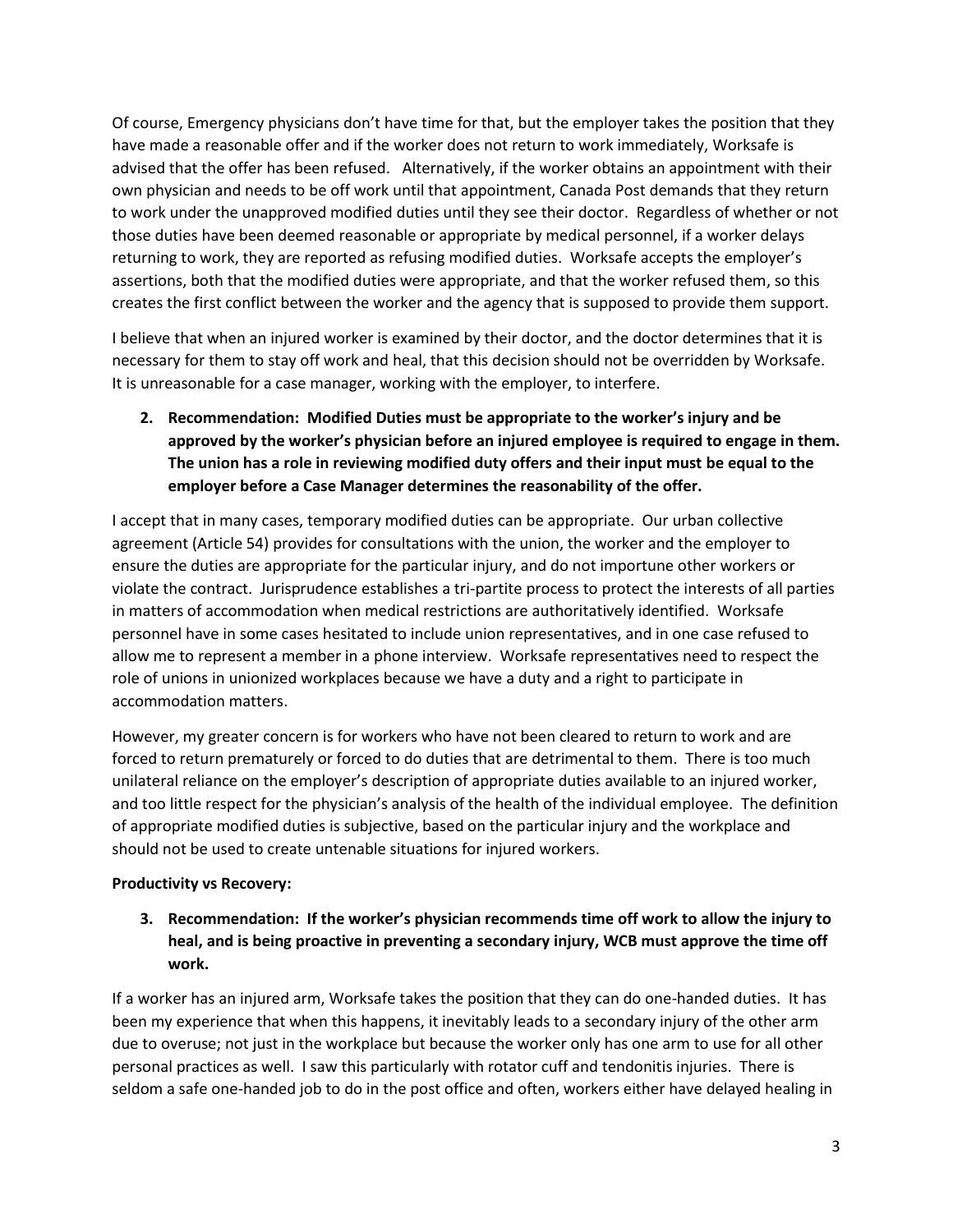their initial injury, or suffer a recurring or secondary injury as a result of being forced back to work too soon. It also leads to conflict between the worker and their physician when the recommendation is ignored due to Worksafe pressure.

I have been told by more than one Case Manager that if a worker injures their other limb due to overuse, they can file a new claim on that injury. We would prefer to avoid the injury altogether and this should be a prime consideration for Worksafe personnel. The prospect of significant wage loss creates anxiety and can lead to a worker disregarding their doctor's orders because of Worksafe pressure. That can lead to a lifetime of avoidable problems and or pain. We are more than the sum of our body parts and should be treated in whole, rather than in part.

I also noted that Canada Post has a different policy for compensable injuries than non compensable injuries when it comes to their Modified Duties offers. Workers who are injured in the workplace are immediately subjected to the "modified duty" demand but workers who are injured elsewhere and are not part of the accident at work statistics are not as quickly bombarded. I believe that Canada Post is simply trying to improve their local and national statistics regarding lost time due to injury and have no regard for their employees. In this, they have an ally in Worksafe. That alliance needs to be dismantled.

## **Reporting Injuries:**

**4. Recommendation: Employers who do not submit their reports within 2 weeks should be penalized for the delay. Employers should only submit reports based on Worksafe documents and those reports should not include subjective or slanted material but only the basic facts of the accident/illness. Any supplementary information provided by an employer should be submitted to the claimant by WCB, so workers are aware of what employers say behind their backs and can correct misinformation.**

There appears to be no penalty to an employer for either failing to report an injury (whether or not there is immediate time lost due to the accident or work-related illness). There also appears to be no penalty to an employer representative for actively discouraging an injured worker from reporting the incident.

For example, I was injured several years ago and dutifully reported my injury to my employer. That Superintendent promptly stashed my report into his desk drawer and did not submit it as required by statute. When his negligence was discovered, he claimed he did not have to report the accident as he categorized the accident as a "near miss" and no time was lost immediately following the incident. That injury eventually required surgery, and the employer negligence could have seriously impacted my claim had I not discovered and challenged his failure to report. There was no consequence to his action.

Although the corporation has changed procedures since that time, their accident investigation procedures are a deterrent to reporting an injury. They will force an injured worker who is booked off work to come into the workplace within 24 hours to participate in an accident investigation.

There is no need to drag that worker back into the workplace because once they filed their report, there is a procedure for the employer and a union member of the Local Joint Health and Safety Committee to review the incident location and circumstances. If clarification is required, the injured worker can be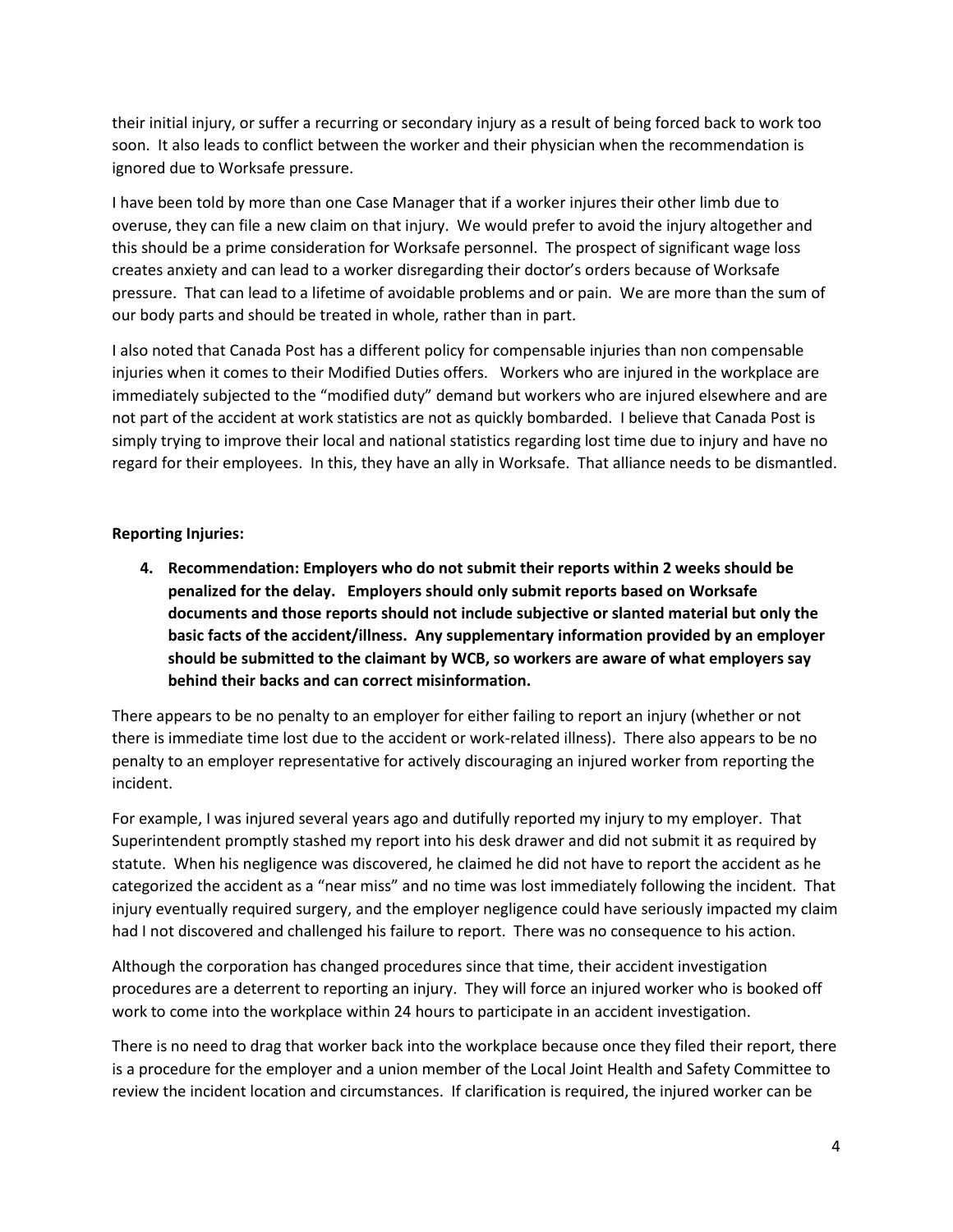contacted, but there is no need to disrupt their healing to participate in this investigation. Canada Post local management maintains this is required for their reporting to Worksafe. However, it discourages members from reporting an injury because of the inconvenience and hassle they are subjected to in the initial stage of their recovery.

Canada Post management has, in the past, submitted copies of their Supervisor Accident Investigation Report (SAIR) along with their required WCB documentation on an injury. This SAIR report has an antiworker bias in the drop-down menus used by supervisors to indicate the nature of the injury, the cause of accident, the circumstances involved that led to the accident and the employer's corrective action. This issue has been raised numerous times by my Union but no adjustments to their report has happened to date. The available options for supervisors all blame the worker, regardless of the reality. This in turn can prejudice the understanding of the Case Manager reviewing the material, especially when they place more weight on employer information than the worker's report. No one comes to work hoping to be injured – more likely we hope to survive each day whole so we can enjoy our life outside the workplace.

Advocates recommend that workers go online to review the reports and conversations that are being provided to Worksafe and note that calls from management are logged, but the nature of the conversation is not necessarily recorded. If the WCB process is to have credibility with all parties, then perhaps more transparency is needed with regard to employer comments. I believe that the flow of information between employers and WCB is fairly fluid, but workers are the ones who suffered the injury and should have the right to access all information between the parties.

### **Recovery Program Contractor Services Need to Be Reviewed**:

**5. Recommendation: Local Physiotherapist, Acupuncturist, Chiropractor, Kinesiologist etc. who are providing therapy to help strengthen the injury should not be replaced by contractors whose main goal is an early return to work**.

Quite regularly a WCB claimant who has been referred to participate in therapies, is removed from their local provider and sent to a contractor, sometimes in another town. They are enrolled in a program that on the surface, seems designed to focus on recovery, but in reality, is mostly focussed on enabling the worker to just perform their pre-injury duties.

For example, a claimant recovering from rotator cuff surgery is sent to participate in an 8-week program and initially finds benefit from the concentrated exercise plan. However, within the first quarter, the beneficial strengthening exercises are replaced with simulations designed to replicate motions required for the job. Pretending to sort letters, they are assigned a deck of cards to flip into a case, over and over again. Instead of assisting, the repetitive motions cause aggravation and are not in line with the surgeon's recommendations to avoid repetition until the muscles and tendons have recovered. This is not helpful. As a "work hardening" program, again, it only focuses on one part of the body rather than the other parts that are needed to support an injury.

These centres can be beneficial if there is a more holistic approach to whole body strengthening, not just the specific injured portion. However, if a worker is forced to travel away from home, the benefit may not outweigh the stress created from being away from family. The injured worker should be provided options, rather than just ordered to attend something that may not be to their advantage.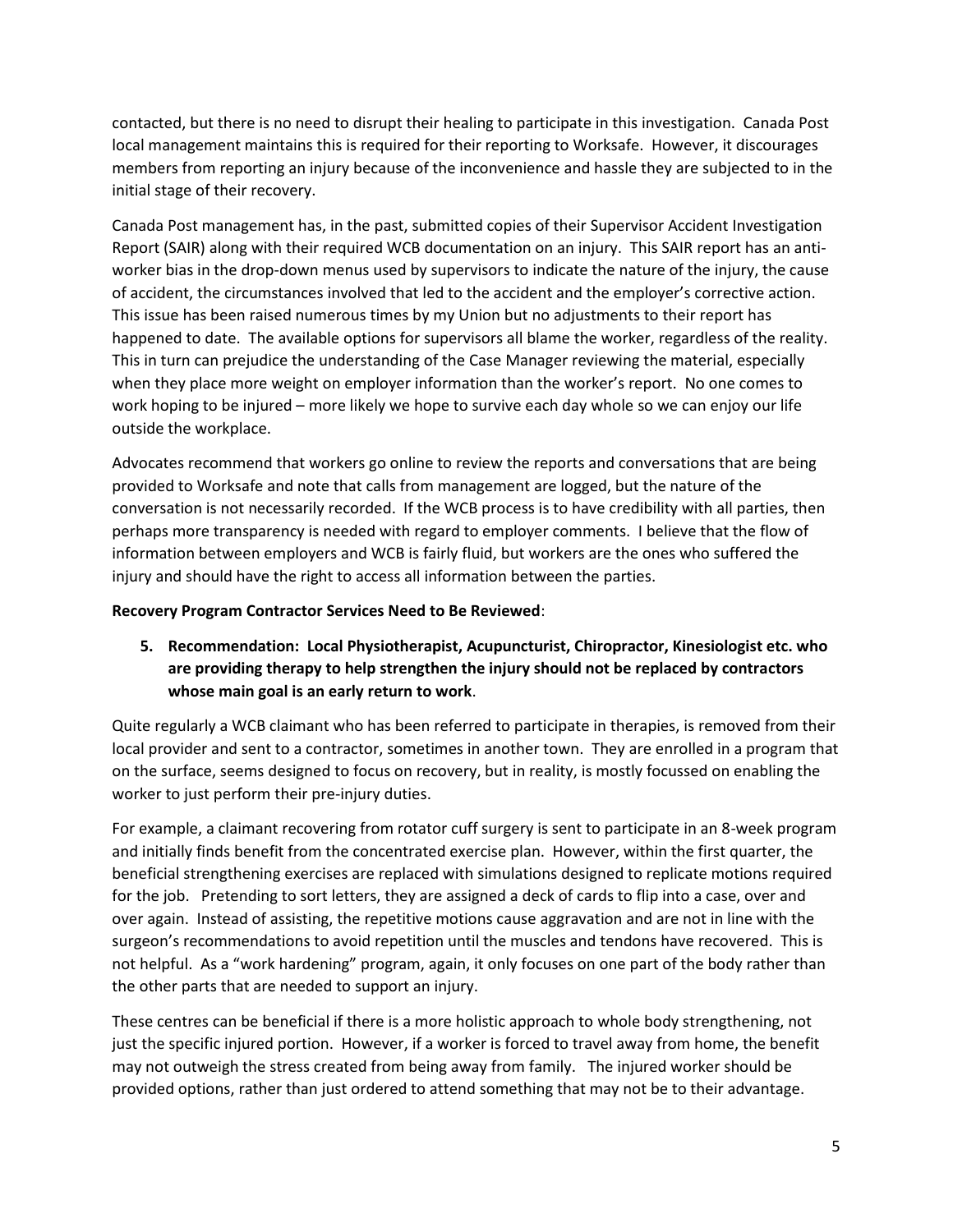### **Recognition of Psychological Traumas as Workplace Injuries:**

**6. Recommendation: WCB should accept claims related to Harassment, Worker to Worker Conflict or Abusive Employers and intervene to force corrections**.

The stress related illnesses caused as a result of toxic workplaces need to be acknowledged and accepted for claim purposes. If an employer allows a workplace to become toxic because they do not fear retaliation, they have no real incentive to put effective measures in place to detoxify the environment. Workers and their families pay a real price if they are harassed, bullied or abused (verbally or physically) and that price can lead to debilitating illnesses. If a worker or workers become incapacitated due to workplace stressors and an employer makes little effort to rectify situations, WCB should intervene, just as they have the right to intervene in physically unsafe situations. If employers are penalized for failure to provide a safe and healthy workplace, they will turn their attention to solutions.

### **Treatments Should Be Considered Time At Work:**

**7. Recommendation: Workers who are either in a rehab program or in a series of therapy appointments should have all time related to such appointments be considered time at work and not on personal time**.

Employers act as if an injured worker is an inconvenience to their operations. Yet it is the injured worker who may continue to be plagued by the injury's impact or side effects for years. We just come to work for wages, not be debilitated by the workplace.

If a worker is enrolled in a program out of town, all time participating and required travel to and from home should be contained within their normal work week. It is despicable to force a worker from Castlegar to travel to Kelowna on the day before their program (Sunday for Monday start) when they only got home late Friday night or during Saturday if they were too fatigued to travel after a full day of programs. If they work a 40-hour standard week, all travel should be included within a 40-hour/week program.

If they have returned to work but have been authorized to seek ongoing treatments or require follow up medical appointments, then those appointments should also be considered time at work and covered accordingly. In order to be made whole, a worker should not be forced to either lose pay or impede their family life with appointments resulting from a workplace injury. The burden needs to be removed from the worker. They have paid a high enough price.

## **Return to Work Protocols**:

**8. In unionized workplaces, WorkSafe must advise the bargaining unit in advance of any Gradual Return to Work Proposals. They must provide a copy of the plan prior to conducting any meetings or implementation to allow meaningful consultation. Permanently Partially Disabled (PPD) workers must not be forced to be redeployed outside their current geographical employment area (not more than 40 km) by Worksafe if their pre-injury employer claims undue hardship for permanent accommodation.**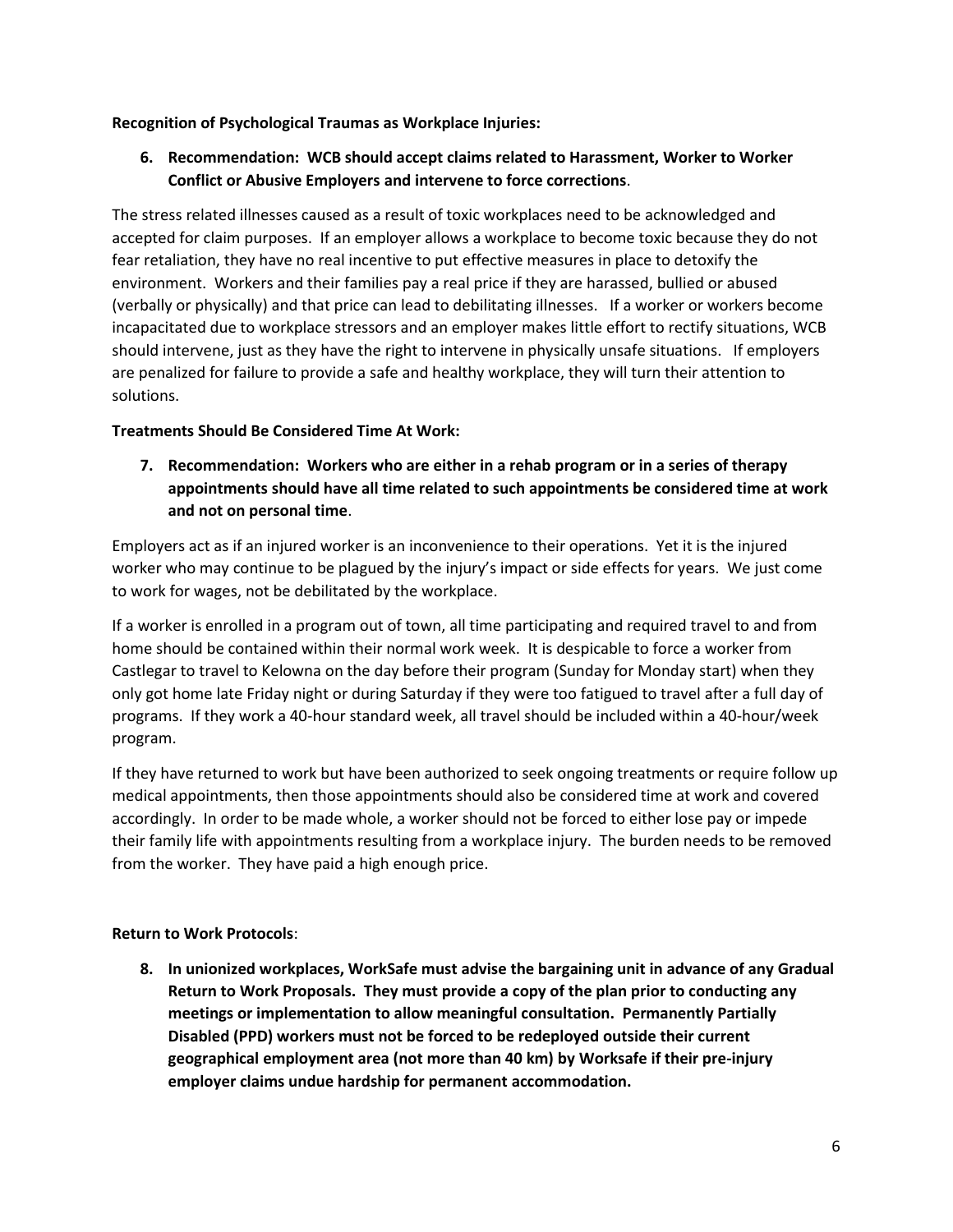The gradual return to work of an individual with limitations or restrictions can impact other people and the goal must be to ensure the injured worker's limitations are respected without unduly affecting other co-workers. Ensuring the union has advance copy of the proposal allows them to work with the claimant to ensure the plan is appropriate, that their doctor is aware and supportive, and the collective agreement is respected. It is a transparent process that allows a successful reintegration of a worker back into the workplace, to build up to pre-injury capabilities if possible.

In some cases, a worker deemed to be permanently partially disabled as a result of workplace injuries will need permanent accommodation. This can create a whole number of issues. Even though an employer has a duty to accommodate, they may cry undue hardship and Worksafe will then try and force an injured worker to accept some other form of employment anywhere else in the province without regard for a worker's personal life. This threat may lead to a worker reintegrating back into their workplace out of desperation, despite the fact that they can no longer perform the work to their previous levels. That has to stop. Are they mandated to be a heartless private insurance company; or are they supposed to support injured workers to become whole?

When co-workers or employers feel that a permanently disabled worker is not producing to noninjured capabilities, there is enormous pressure on a worker. They face resentment from fellow employees and disdain from bosses, leading to anxiety and possibly termination of employment if no other protections are in place. Worksafe should be tasked to find appropriate solutions for workers who have been permanently impacted by their job, but coercion and threats of relocation need to be eliminated.

## **Mandatory WCB Training for New BC Employees**

**9. Recommendation: WCB should regularly schedule workplace training with employers to ensure new hires or transferred employees coming to work in BC are properly trained in the procedures and policies of Worksafe to improve reporting and informed decision making. Employers to receive compensation for time lost.**

Despite the fact that many workplaces have a poster about obligations in reporting injuries, they often go unnoticed or disregarded by workers and employers alike. Many employers have their own reporting procedures which they prioritize, and workers may get overwhelmed by conflicting advice or information about what is appropriate.

A standardized, short education module outlining the purpose of WCB, the ways to file a claim, the ways to report unsafe conditions, the obligations of employers and employees, what information is required to support a claim, how to appeal a decision and how to understand the website, would benefit workers who have never been injured, who are used to different rules from other jurisdictions, or who don't understand the difference between company policy and the legislation.

The module could be accessed online or in person, depending on the resources of Worksafe. Employers could request compensation if they could not afford to pay for the time required for training (Worksafe would be able to ask companies to justify their request of course) or a discount on their premiums could be provided as an incentive to make sure their employees know their legal rights.